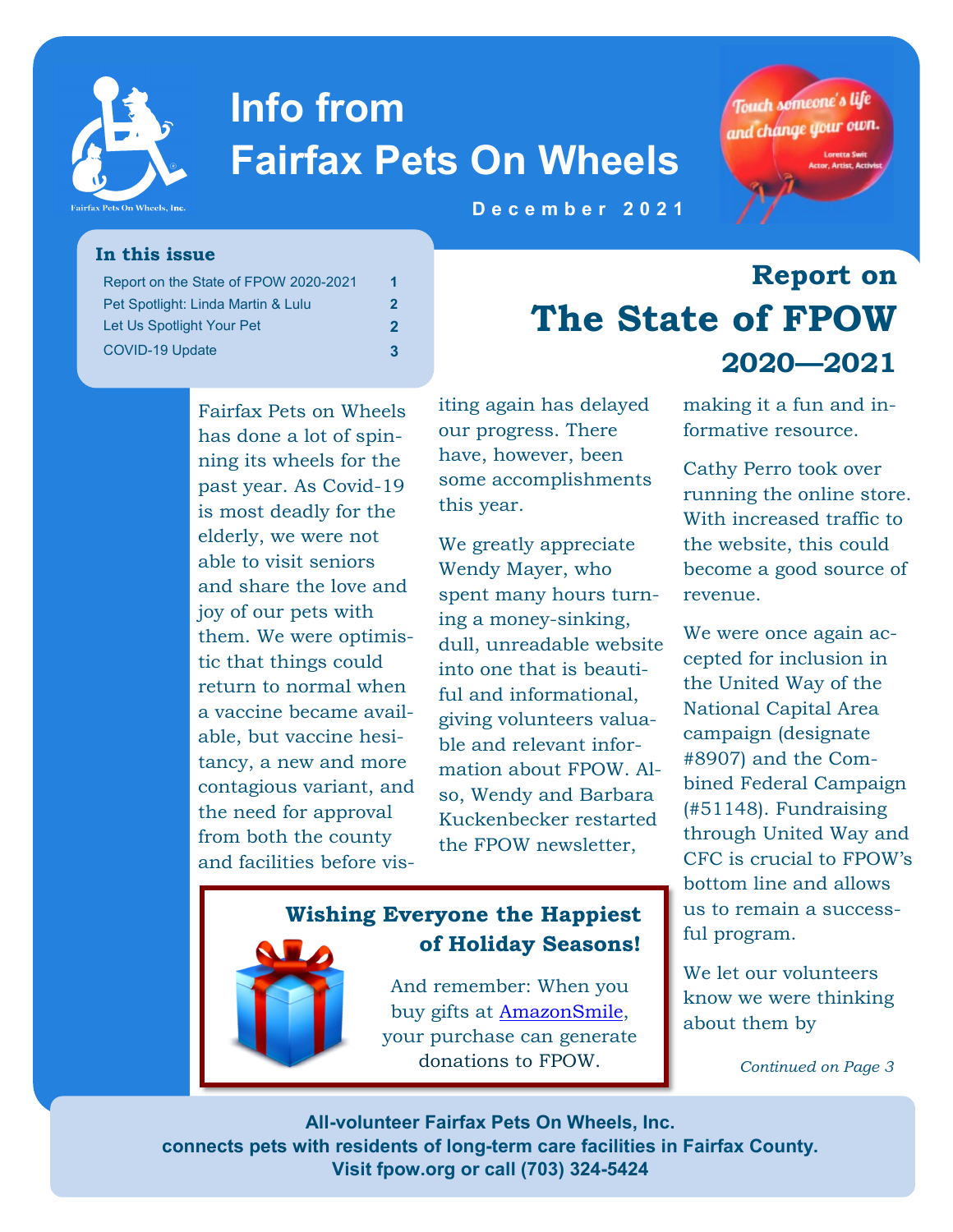## **FPOW Pet Spotlight: Linda Martin and Lulu**

In 2016, I started volunteering every Saturday as a patient and family care assistant at the Arlington inpatient unit of Capital Caring Hospice. When the hospice staff heard I had a therapy dog, they were eager for me to bring her in.

Lulu had received her American Kennel Club therapy dog certificate as a result of her years as an FPOW volunteer, and we did not have to go through any additional certification to visit hospice. So we developed a new weekly routine: After our Wednesday FPOW visit

at either the Annandale Healthcare Center or Goodwin House, we would visit the hospice inpatient unit.

Lulu often joins patients in their beds, eliciting happy memories for them of their own pets. She also has been a source of comfort to loved ones and hospice staff from doctors to custodians, all of whom face difficult circumstances. She even has her own identification badge, and when I work my Saturday shift without her, invariably I am asked, "Where is Lulu?"



**Lulu Martin** Volunteer

We are both eager to resume our FPOW and hospice visits!

## **Let Us Spotlight YOUR Pet!**



Do you have a story to share about your pet's life away from FPOW? If so, we'd love to feature it in an upcoming issue of the newsletter.

Send your story with at least one photo to the email on the back of the newsletter. Then wait for your turn in the spotlight!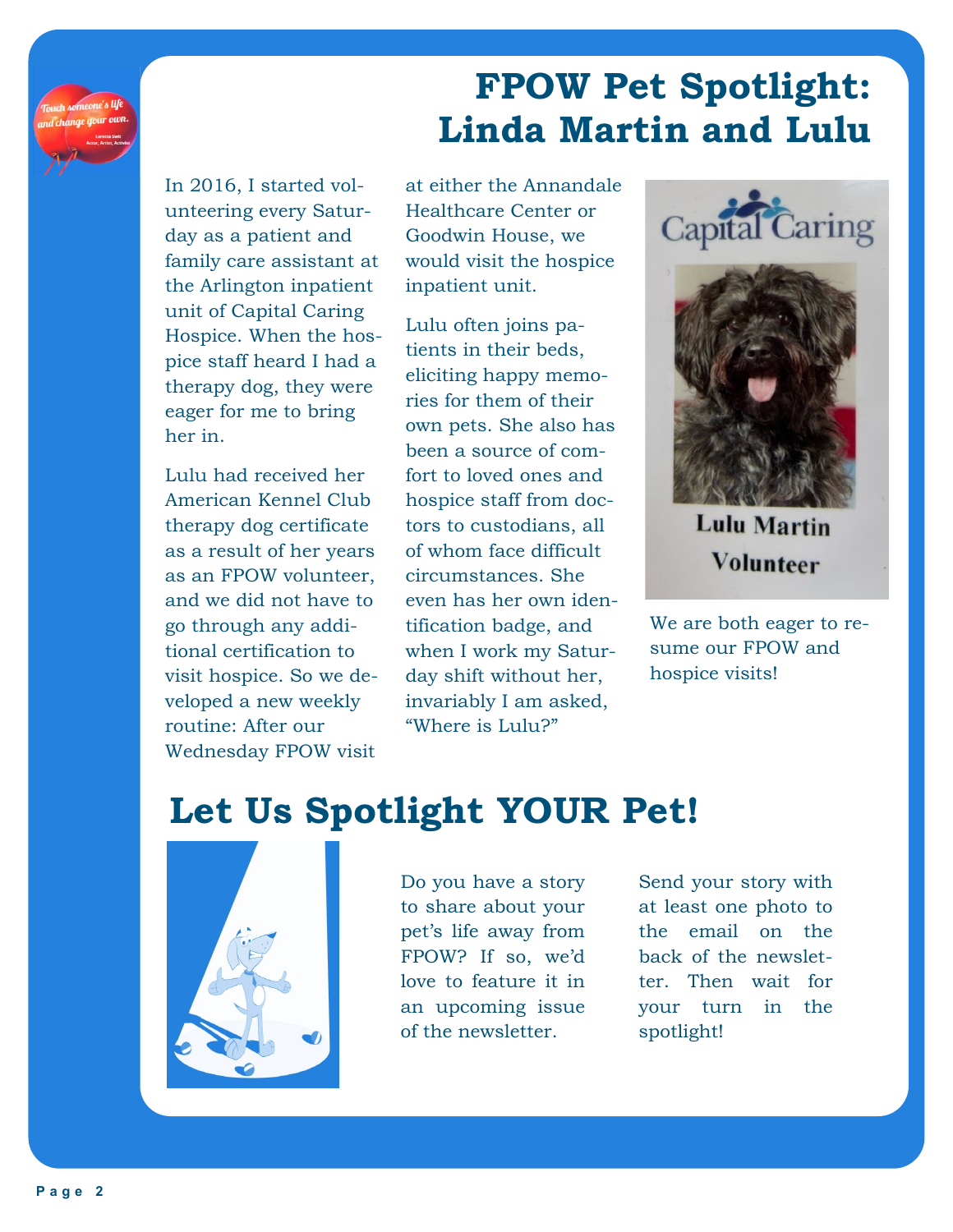### **Report on the State of FPOW**

sending facemasks and bags featuring the FPOW logo. We also kept them informed about our current status with two Zoom social events and, of course, through the improved website and newsletters.

Even though we were unable to visit seniors in person, Ruth Benker lead a monthly Zoom meeting, which is open to volunteers and seniors through the county's adult day health care centers. Ruth and Jeanine Goldberg met on Zoom with many of our facility partners to discuss and establish safety requirements for when we get the green light to visit again.

Toward the end of the year, we were able to send FPOW volunteer teams to bring smiles and comfort to the weary travelers repatriated from Afghanistan.

All of our board meetings, held quarterly, were via Zoom. We continued to accomplish administrative tasks both related to the pandemic and its effect on our organization and everyday normal maintenance to keep FPOW going, such as reviewing and updating our procedures and policies.

Although we had to cancel our summer picnics in 2020 and 2021, we are planning our 35th

*continued from Page 1*

anniversary celebration for September 2022. We have secured the venue and discussed next steps through our celebration committee.

In our 35th anniversary year we want to commemorate the accomplishments of all the wonderful volunteer teams that came before us, who brought joy and comfort to seniors since 1987. We will work hard to ensure our current and new teams uphold the same high standards as those who came before us, with perhaps an increased focus on health and wellness.

CaulasSingleton



### **COVID-19 Update**

Little by little, some COVID-19

restrictions are lifting. FPOW volunteers have returned in person to Sunrise-Reston, Vierra (Powhatan), and Iliff, while the county's adult day health care

centers are welcoming teams via Zoom. As more and more facilities open up for our visits, FPOW volunteers must be up to date with the county's COVID requirements. If you missed the December 3 deadline, you can still submit proof of vaccination

showing your name, date of birth, vaccine manufacturer, and date(s) of your vaccination via email to [Volun](mailto:VolunteerSolutions@fairfaxcounty.gov)[teerSolutions@fairfaxcounty](mailto:VolunteerSolutions@fairfaxcounty.gov) [.gov.](mailto:VolunteerSolutions@fairfaxcounty.gov) Alternatively, if you would prefer to bring your vaccine proof to the Volunteer Solutions office at Fairfax County Government Center, use the same email to schedule an in-person appointment.